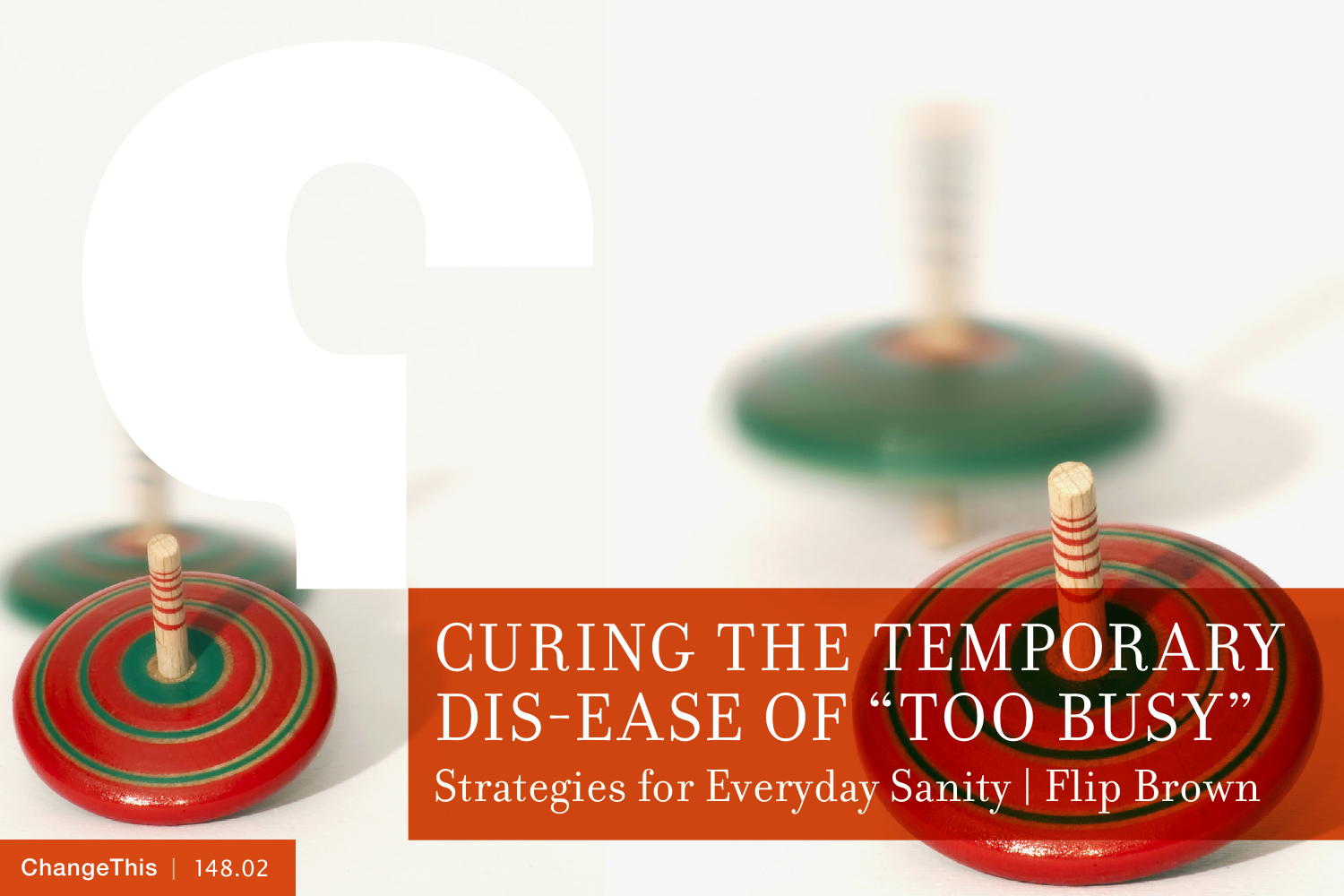## How often do you hear or read these phrases? "Sorry, I didn't get back to you. I've been so busy" or "Things are just crazy busy at work."

This word, "busy," has become almost meaningless on one hand, and a catchall excuse for not being truly present and engaged on the other. So how do we break out of this pattern?

Ask yourself: is your work life one of relative ease? Do you start each day with a core sense of calm, move through your tasks, meetings, and conversations from a place of feeling centered, and end with reasonable balance? I didn't think so!

Here's a typical scenario. Your day starts with Ms. or Mr. Monkey Mind making a very early appearance. As you buzz through your morning routine, you're mentally making a to-do list of the three to five truly important things that you must accomplish today. Fast forward to the end of the day, and as you commute back home your mind is going "Rats! Not only did I not get all of those urgent tasks accomplished, I got two or three more added to the list."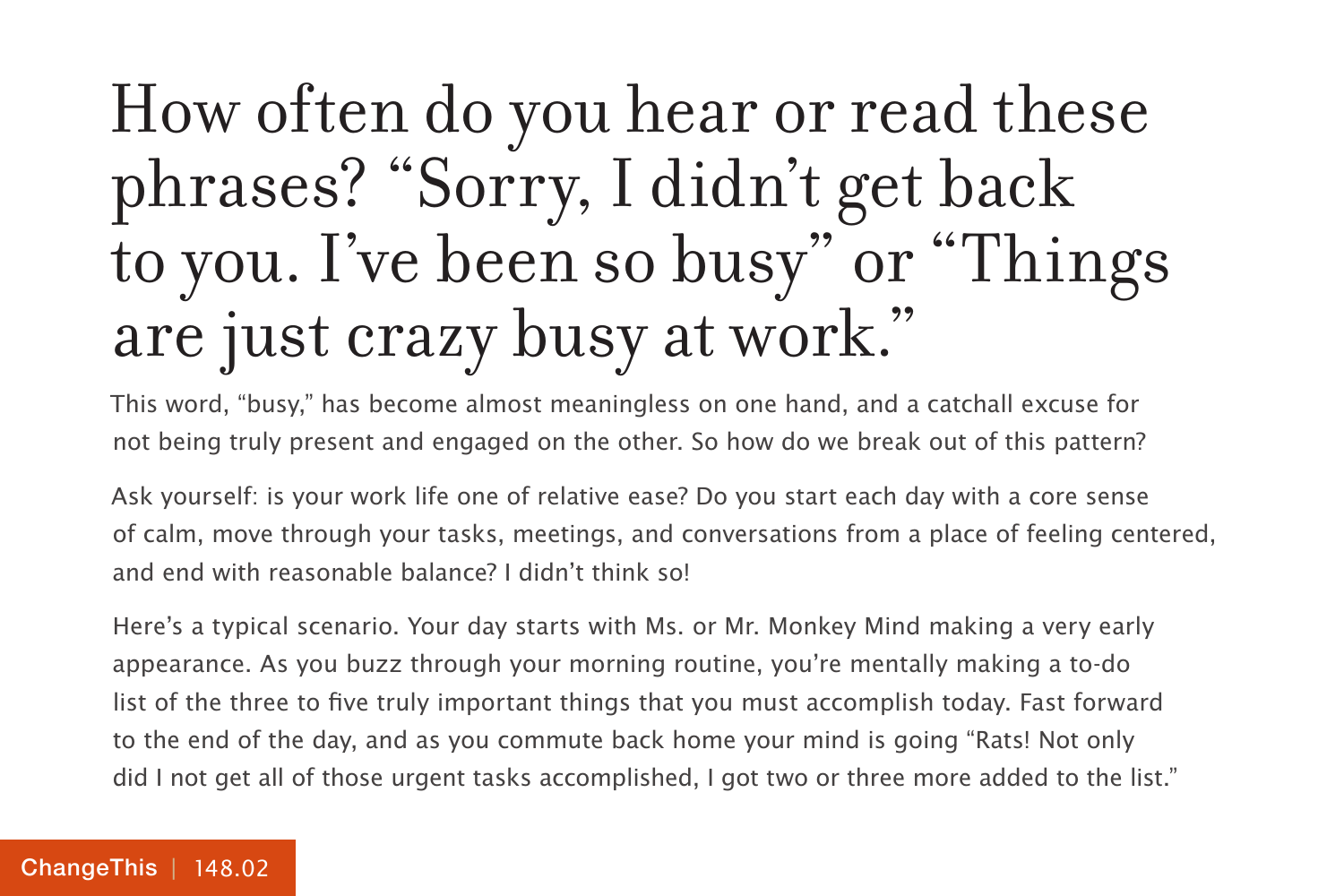You try and get some respite in the evening, but there are notes to review, e-mails that intrude, and deadlines that don't respect five o'clock. On top of this there are the obligations to family and friends, a never-ending list of chores, and oh yeah, stuff called exercise and self-care (always last on the list). Meanwhile, your partner/spouse/family is either feeling disconnected from you, or they're spinning in their own whirlpools of busyness.

Some would say this is modern life. It's just the way it is. Might as well learn to deal with it because the pace is out of your control. Besides, you want to continue to receive a paycheck, right?

I completely and sweetly disagree. There are ways to work from a sense of grounded being, of using the awareness of the moment to truly be in the moment, and to be fully engaged without being "swept along" more often than not. I'll share some tools and techniques I've found along the way, but first let's look at some possible root causes of living as a "human doing" instead of a human being.

To start, we might as well go deep early. The fundamental question here is "who are you?" No, I'm not talking about worker, manager, owner, professional, executive, etc. Nor am I referring to father/mother, daughter/son, or any other pre-determined identity. Same with age, gender, ethnicity, or any other "box." I'm talking about your fundamental sense of self. Is it—at the very core—whole, complete and, most importantly, good?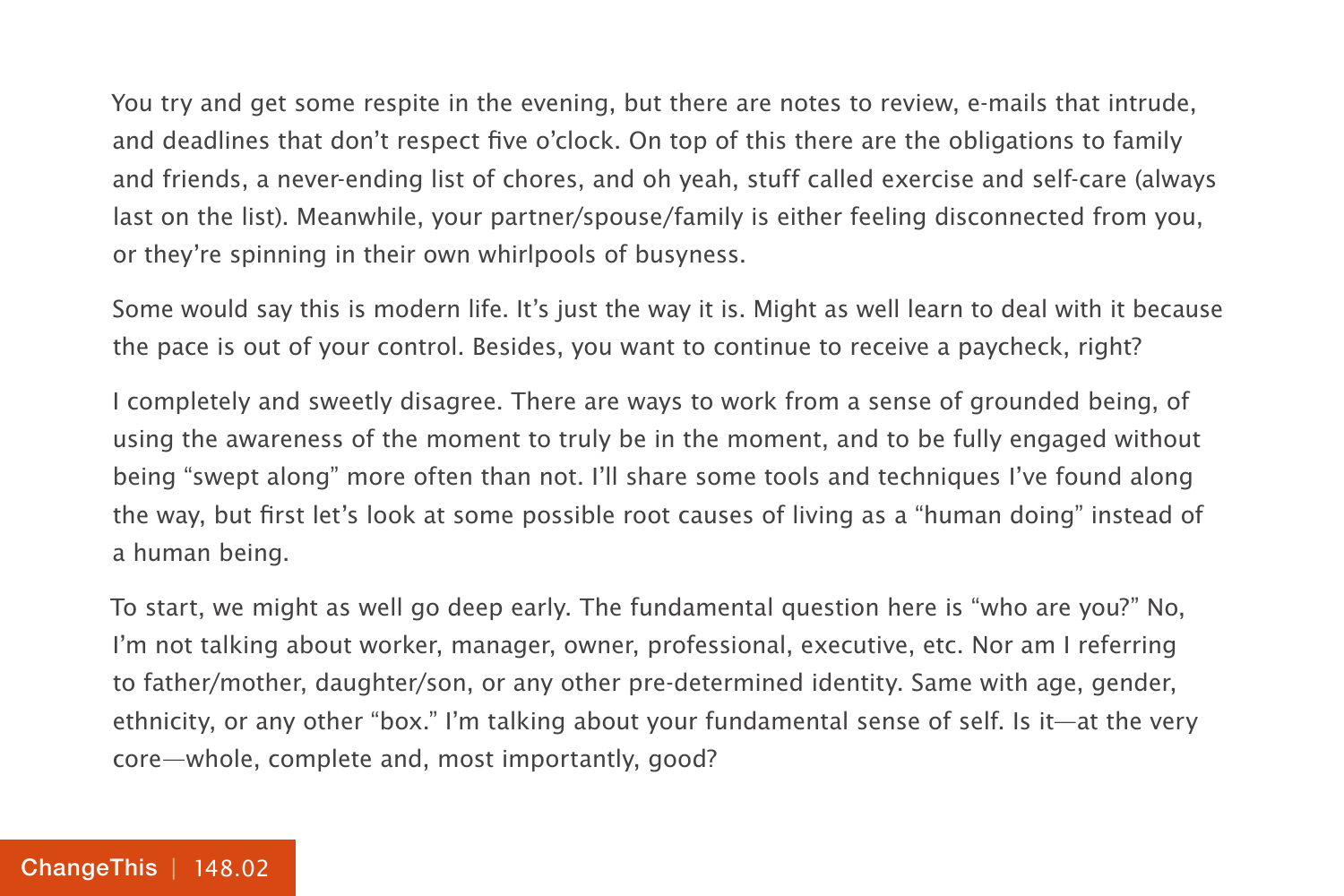For many of us the answer is "it depends." It depends on how we see ourselves, how we're seen by others, and how much we can get done. Therein lies the trap of the overly busy person. If we are judging ourselves on the basis of conditional acceptance, we will always be trying to do "the right thing" in order to feel okay. I'm not arguing for doing the wrong thing, but from time to time we must examine our deep beliefs, and question the reality that only by figuring out what to do next are we going to experience self-worth and contentment. We already are okay—this just becomes buried under layers of responsibility, commitments, and obligations.

In other words, your core relationship with and to yourself is where the key opportunity lies here. Knowing that you have a basic fundamental goodness—not out of ego, accomplishment, or external identity—that nothing can touch is essential. On the other hand, if you are still working thought significant amounts of anxiety and self-doubt about what you can get done, then you will be at the unnecessary mercy of external circumstances.

**46** This word, "busy," has become almost meaningless on one hand, and a catchall excuse for not being truly present and engaged on the other. So how do we break out of this pattern? *hand, and a catchall excuse for not being truly present and engaged on the other. So how do we break out of this pattern?*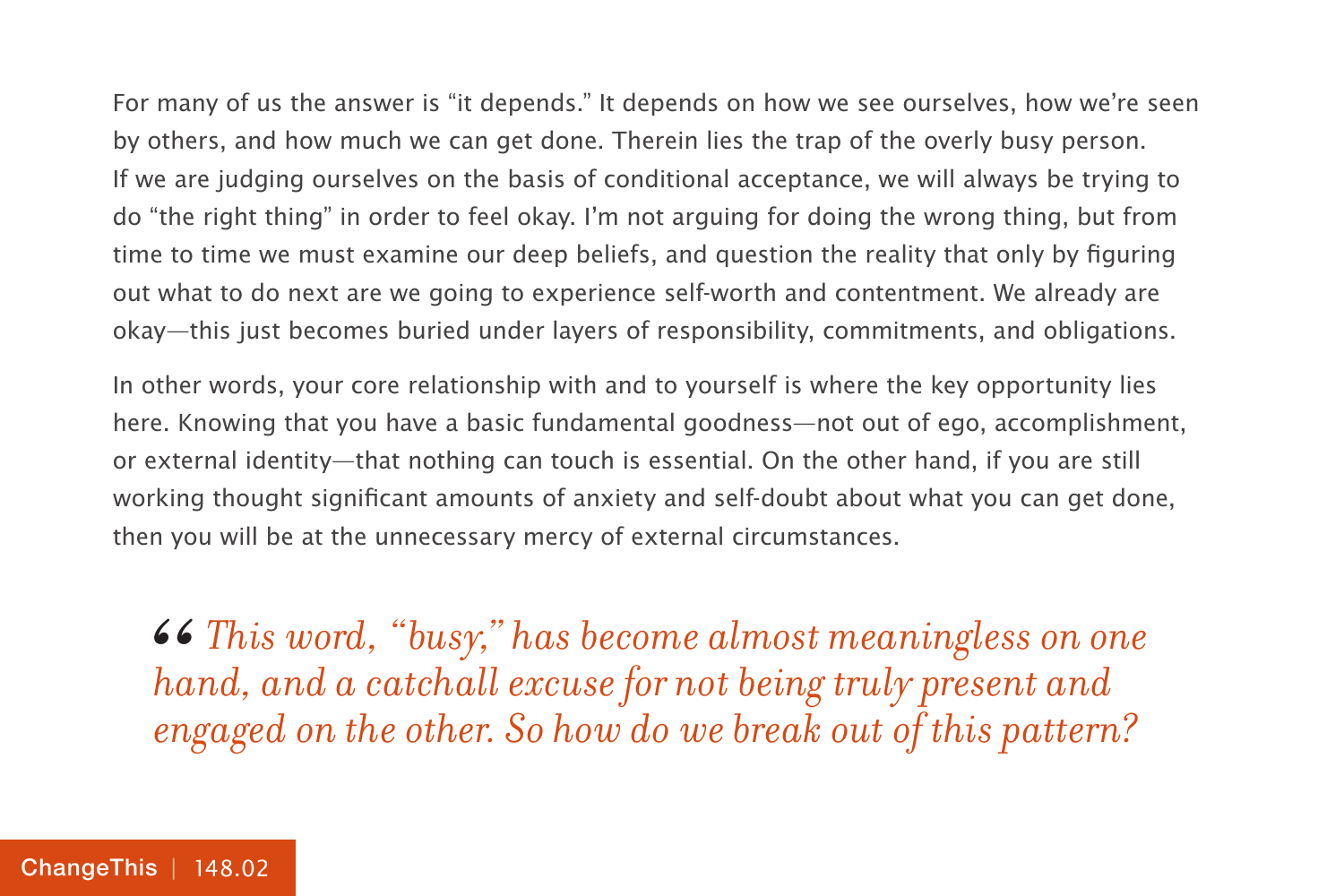Many folks go through a certain number of years before they realize that who they are is much deeper than what they do, that their acknowledged competencies are just tools and not their identity, and that we are all here to be of service to others rather than work for the approval of others.

So the first step in living in relative balance is to end the contract with "Superwoman" or "Superman." Your super powers are actually quite different than completing (or attempting) a million accomplishments every day. Being responsible is good—being hyper-responsible isn't.

Therefore, walk up to the mirror, take a deep breath, and say (in your own words) something like:

**"I have a basic human goodness that no set of circumstances can diminish. I am not my work—I am someone who works well.**

 **I can't possibly get everything done, but I can get what really matters accomplished. I can't possibly please everyone, but I can engage with dedication and empathy.**

 **I have power to make changes (unless and until I believe I don't).**

 **I choose to enjoy the time spent at work to the best of my ability.**

 **I will hold on to what's truly meaningful, and let the rest go."**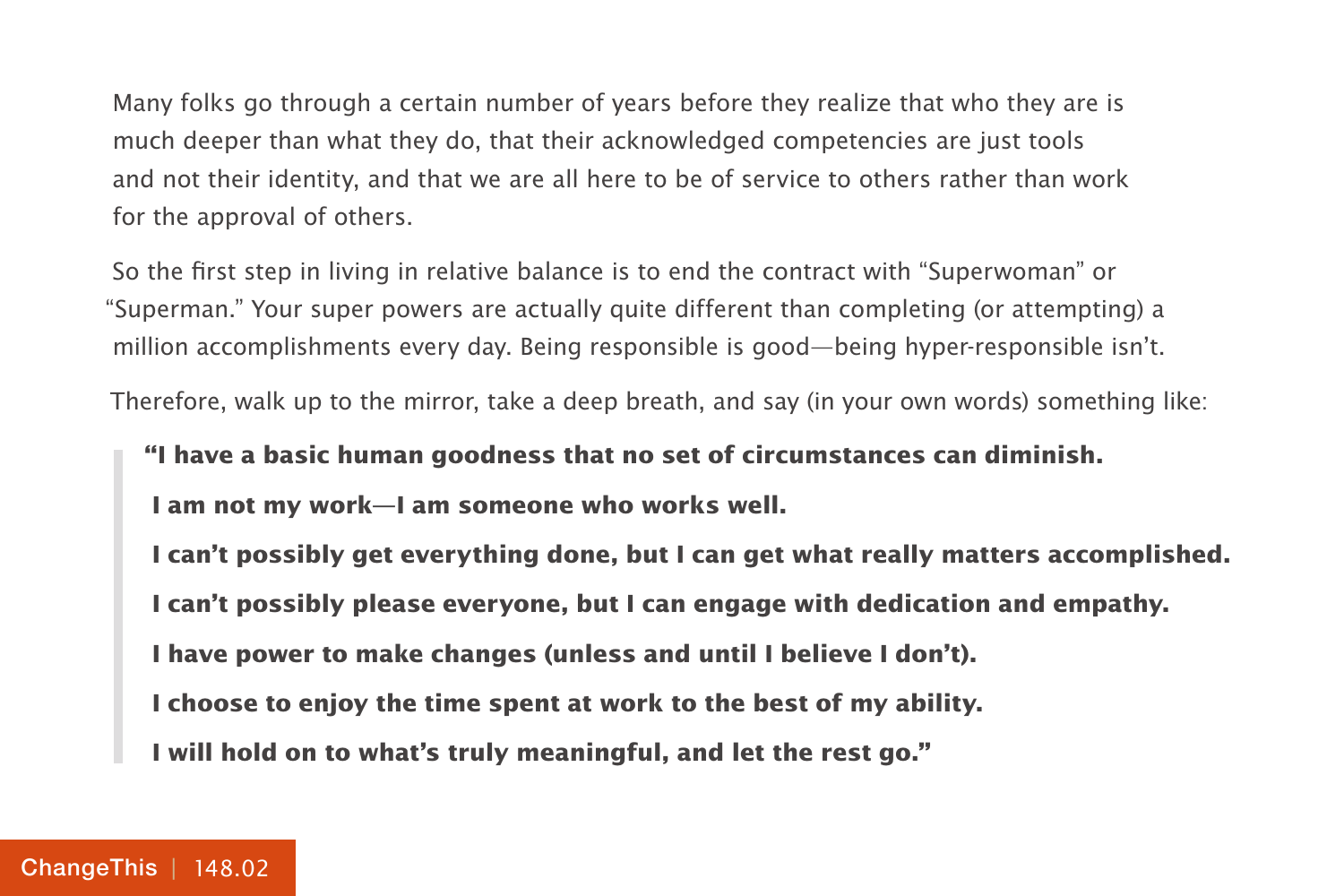So where's the box of magic wands, you're asking? How do we deal with ridiculous workloads, unreasonable deadlines, and the loveable crazy people all around us?

I thought you might ask. Here are some specific tips, tools, and techniques:

- **· Be realistic.** Can you truly do more than the best that you can do? If you apply yourself well without setting yourself up to do the impossible, then your best is really all you can do.
- **· Now is all we have.** Give up the myth of "someday" as in "someday I'll get organized," "someday I'll find the time to exercise," "someday I'll be able to go to my kid's soccer game once a month." The more we regret the past and fret about the future, the less energy is available for right here, right now.
- **· Watch how you talk to yourself.** Do you have a critical internal dialogue operating almost all the time in the background? Do you judge yourself more harshly than anyone else would or should? Having high standards for ourselves is not a bad thing—beating ourselves up for it because we set impossible expectations for ourselves in the first place is.

*We already are okay—this just becomes buried under*  66<br>*lay layers of responsibility, commitments, and obligations.*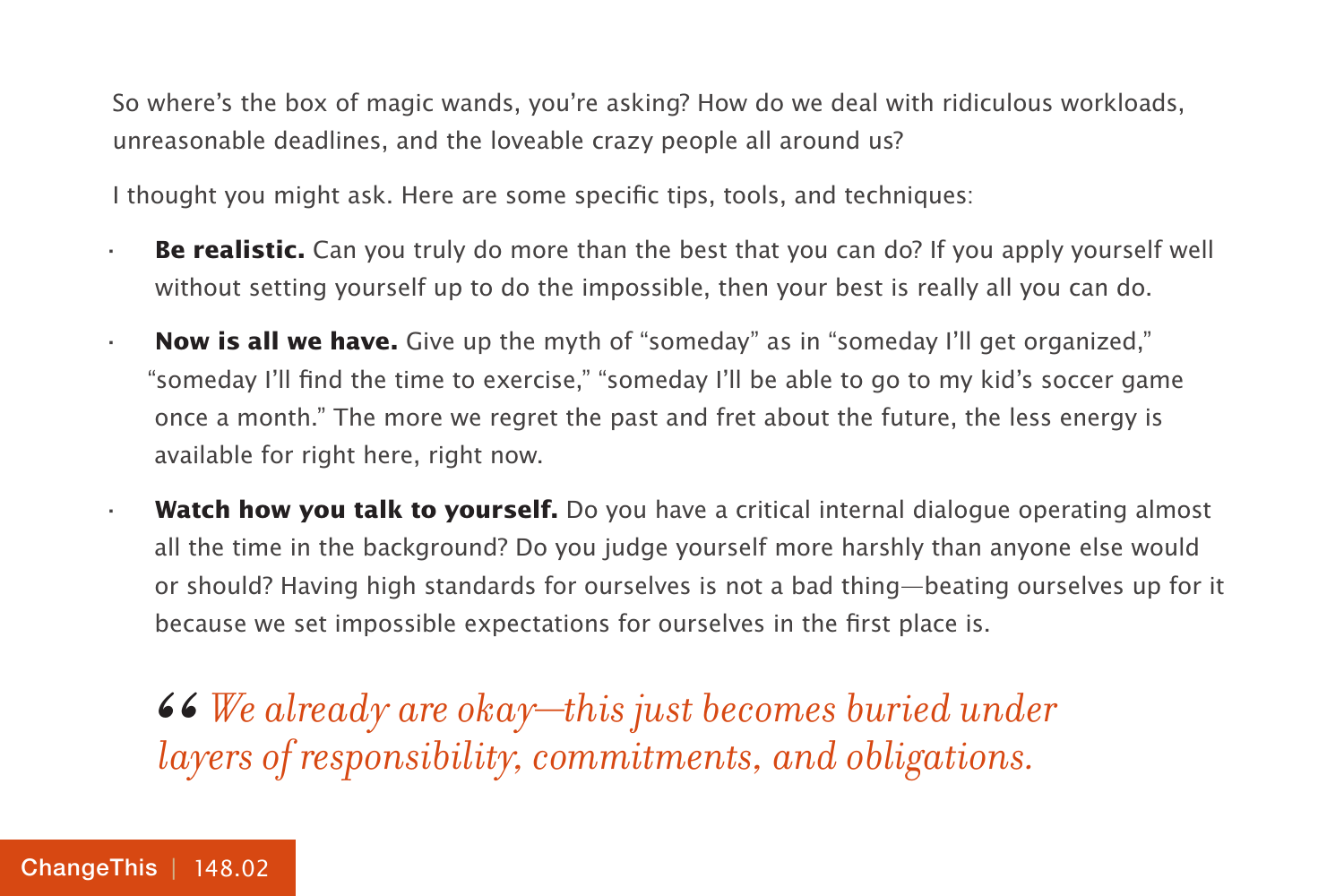- **· No need to ask if you're okay.** Watch out for hidden validation needs. Yes, it would indeed be lovely if all our co-workers, especially the "powers that be," would appreciate us, compensate us richly, and basically take care of us. This, and four dollars will get you a fancy cup of coffee. If we're bringing needs that slip into neediness, we not only set ourselves up for frustration but we're not that much fun to be around.
- **· Language matters.** Watch how your words set you up. Are you apologizing for no good reason (a cultural pattern too many women have without being aware of it)? Can you eliminate phrases like "crazy busy," "swamped," "maxed out" and the like? It is what it is, so try to go about engaging to the best of your ability.
- **· Being full of complaints is painful.** Venting is letting off steam—once it's over there's nothing left. Complaining, on the other hand (where it's the fault of someone else and we have no options) leaves a nasty residue that saps our available energies.
- **· You can't really plan your day.** Expect the unexpected. Many of us look at an eight-hour day ahead of us and mentally figure out in advance everything we can get done in this time block. This is delusional thinking. One phone call, email, or managerial drive-by and your plans go in the dumpster. Leave space for what may happen instead of what you believe will happen.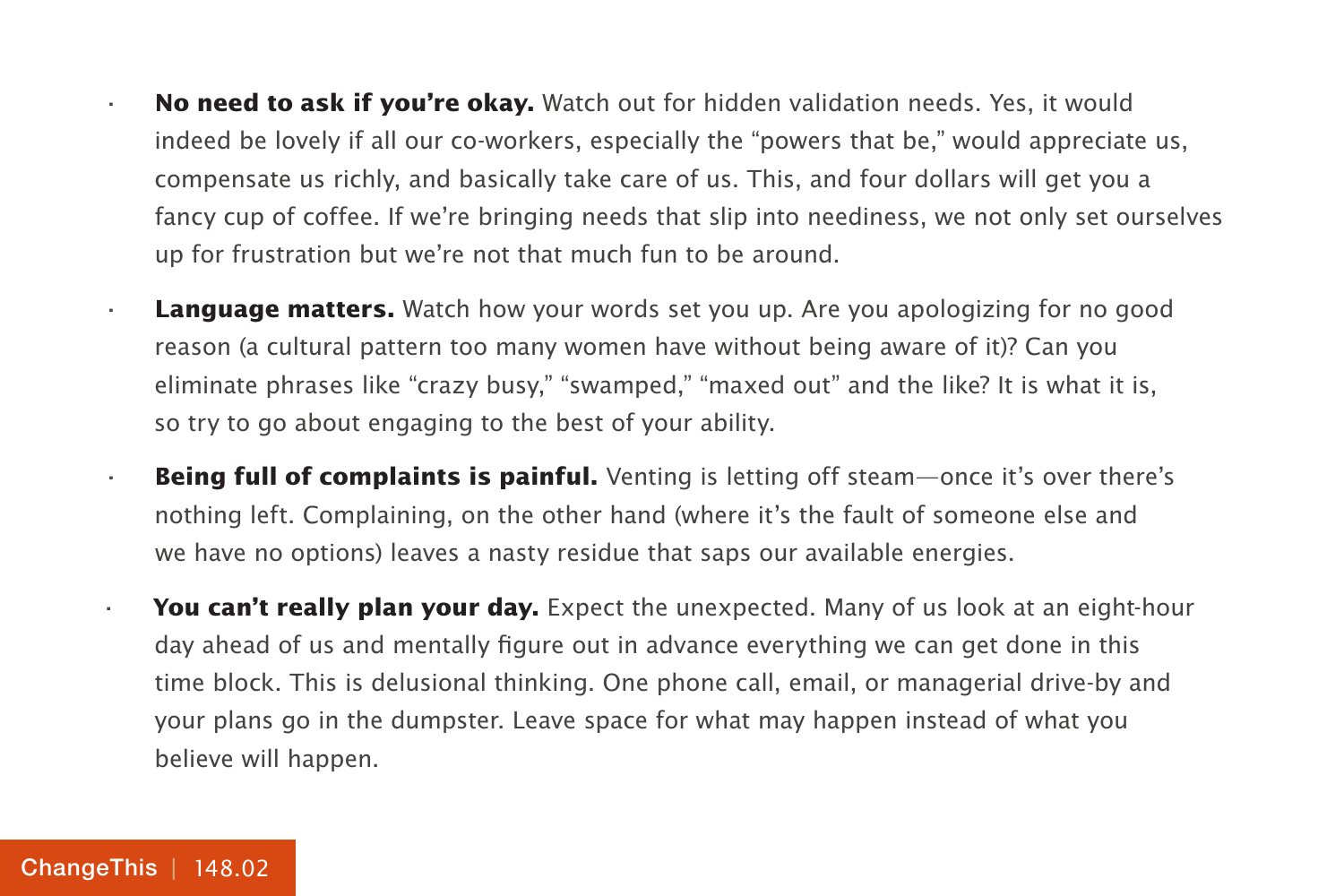- **· It often takes longer than we think.** Pad your time estimates. Think you can do those last two or three things in the morning before you head out to work and be on time? Think again. If being late is a challenge, add fifteen minutes to your best guess, and if it's not needed you'll have a few minutes to take a breath on the other end.
- **· Boundaries serve a valuable purpose.** Practice setting and keeping limits. Since you can't do everything and please everyone, we can guarantee that the others aren't going to figure this out for you. Yeah, someone might get crabby if you say "I'd love to, but my time is fully committed right now" but you have the right and responsibility to make judicious choices or not take everything on.
	- **· Try "mono-tasking."** Create firm focus times. You make appointments with others and keep them, don't you? Can you apply that same discipline and respect to yourself? See if you can negotiate with your teammates that you will be spending one pre-designated hour per day not looking at e-mails, answering the phone, or taking questions so that you can move something that's important forward in a quality way. Betcha they'll want to do it, too.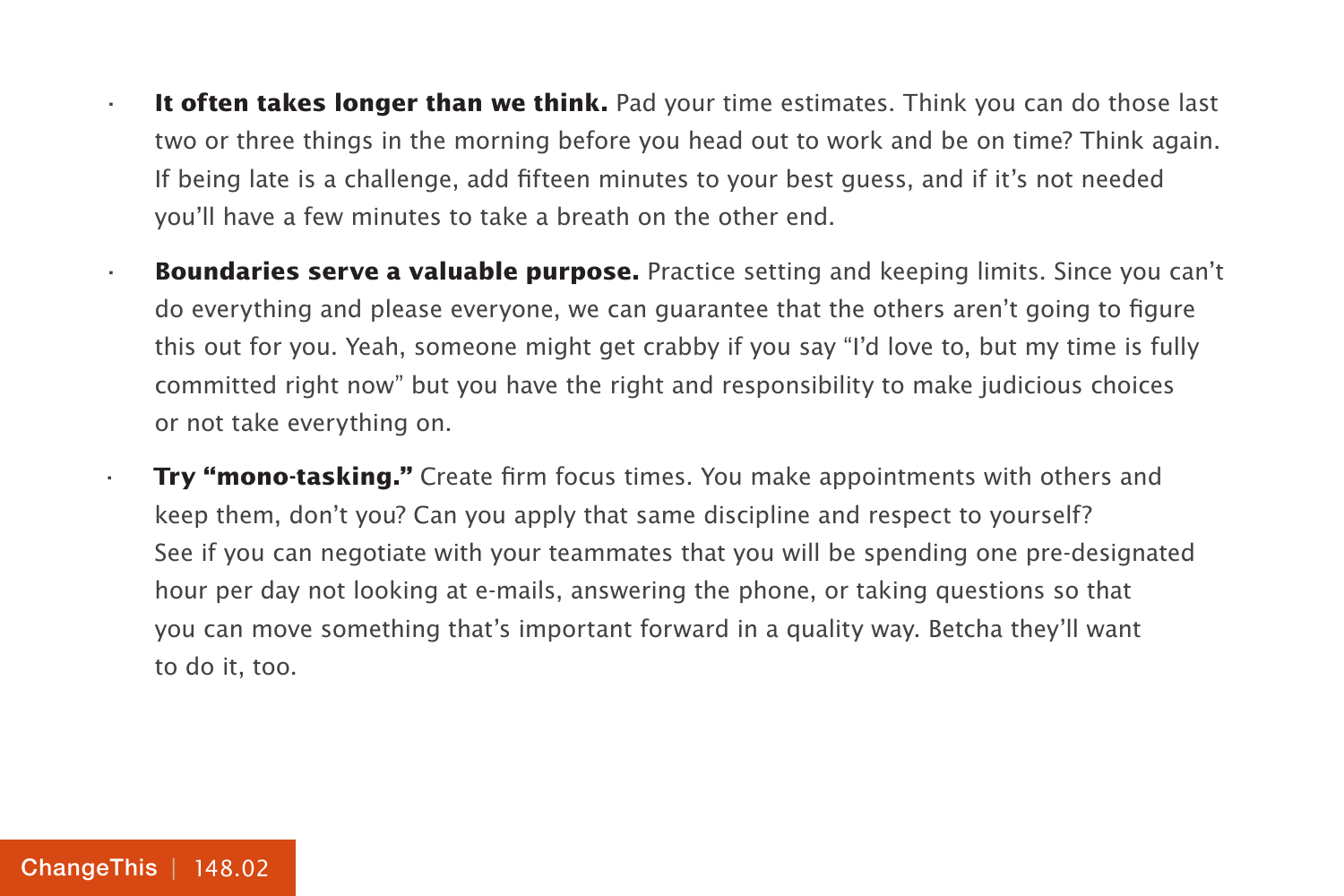- **Take real breaks.** Get up, get out, and (preferably) get outside. Our parents and grandparents used to work in places where everyone got a rotating ten- to fifteen-minute "coffee break" in the morning, and dang if they didn't do it again in the afternoon! They had this old-fashioned belief that this would have a positive effect on productivity and safety. In our 24/7 culture we plow through until our eyes are bleary and our backs are stiff. A fifteen-minute walk in the park may allow just enough feelings of renewal that you'll more than make up for the time away.
- **Unplug to recharge.** Limit the technology tyrant. Want to freak yourself out? Get one of those apps that tell you how many times a day you checked your smartphone. Batch your "viewing and doing" so that you aren't a slave to a perpetual time sponge. Take a digital detox (it's called "natural life") when you can, and for multiple days at least once a year.

*Orchardists will tell you that the best fruit comes from the best pruning practices. What can you trim? How can you figure out more of what not to do?* 66<br>*fro*<br>Ho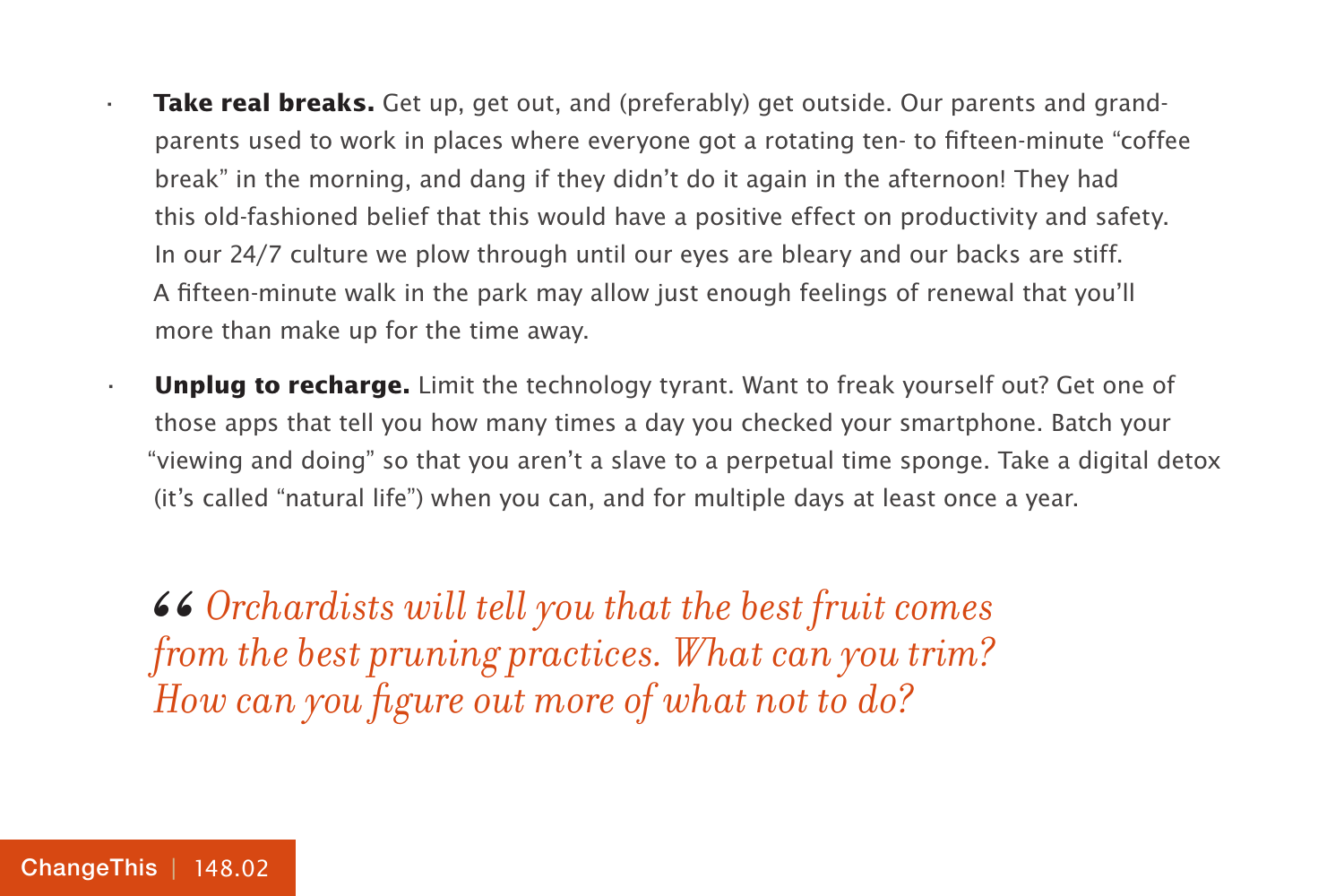**Vacation? What's that?** As Americans we're about the worst in the world in truly taking time away from work. Many other countries have viable economies where even the lowest paid workers get four to six weeks off a year, plus holidays. We think two consecutive weeks is virtually impossible. Go to a relaxing place—even if it's local—and be with the ones you care about. Your workplace can survive without you, so don't be checking those emails and voice mails, otherwise you've just moved your office to a nicer view.

- **· Try "slow" for a change.** Try some experiments to change the pace. Take the stairs. Notice the yellow light and slow down instead of speeding up. See when you are wolfing down your lunch as opposed to eating with awareness and appreciation.
- **· Less is more.** Work with your team and family to periodically cut away what's truly too much. Orchardists will tell you that the best fruit comes from the best pruning practices. What can you trim? How can you figure out more of what not to do?
- **· Get a good set of conflict resolution skills.** By practicing ["The Art of Supportive](http://changethis.com/manifesto/show/137.04.SupportiveConfrontation)  [Confrontation"](http://changethis.com/manifesto/show/137.04.SupportiveConfrontation) you can have better outcomes when natural, normal conflicts arise. By finding the middle path between avoidance and aggressiveness we experience less stress and better business outcomes.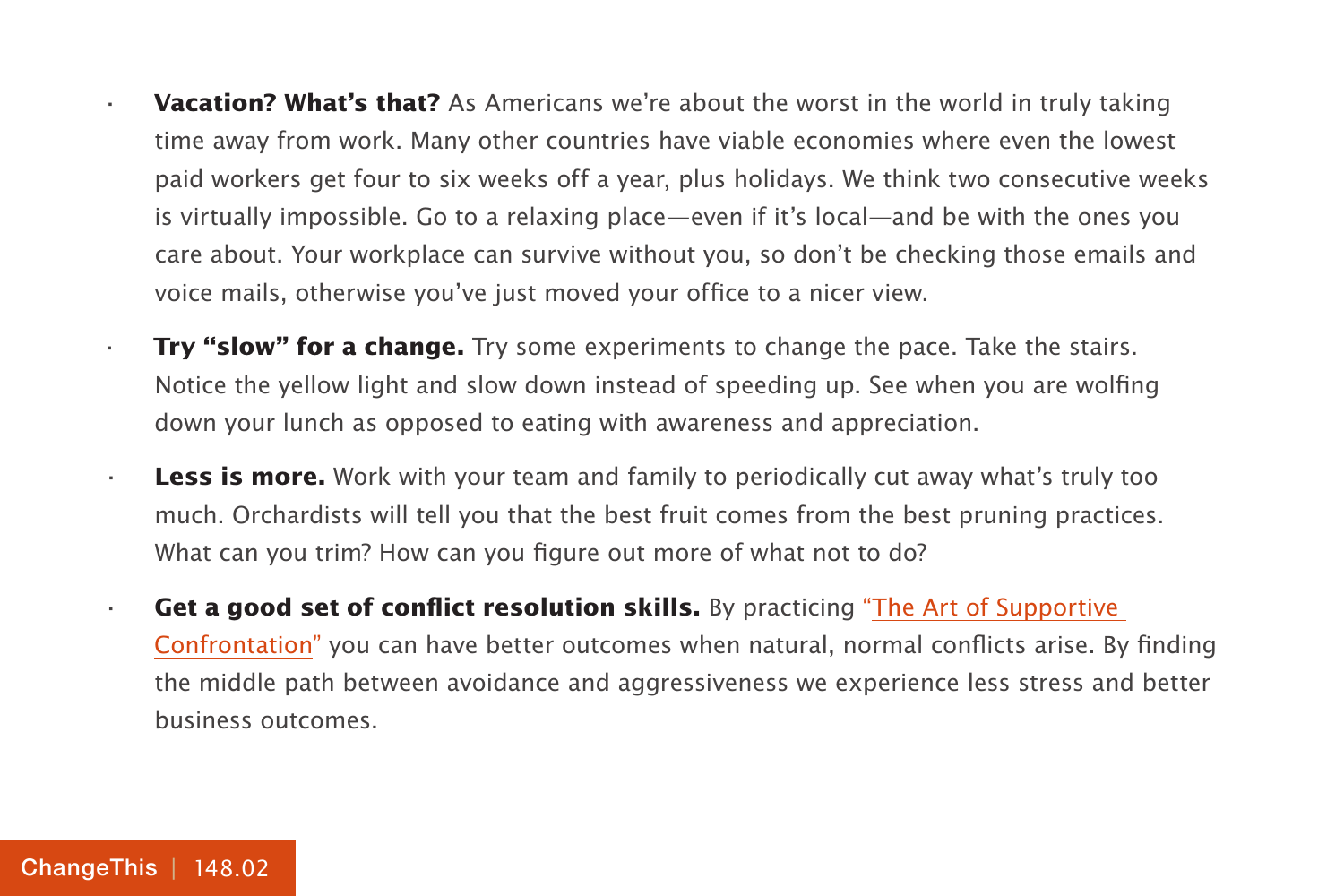- **· Invest in your available supports.** Friends, peers, mentors, and coaches all have valuable roles to play, however we will only get benefits out of their positive energies if we make ourselves available to and for them. Sometimes the best way to get unstuck is to ask for another's hand.
- **· Make it a practice.** Pick some new strategies and commit to them. Fitness doesn't improve because we think about going to the gym. See if you can chart some progress toward changing your feelings of being unhappy, overwhelmed, or frustrated.
- **· Find your own Zen.** Understand what healthy detachment means. Nurses don't scream when the blood spurts. Electrical workers don't shake when they're hooking up high-voltage lines. When we see our work as imbued with positive emotions from being "in service" we can let the drama and trauma around us unfold without it pulling us off center. It takes practice, much as meditation or yoga does, but the rewards are substantial and sustainable.
- **· Give back to gain perspective.** Stretch your energy and finances to meet the needs of those less fortunate. By being of service to others (who would indeed be grateful for a percentage of what you have) we see our stresses and stressors as having less size, weight, and power.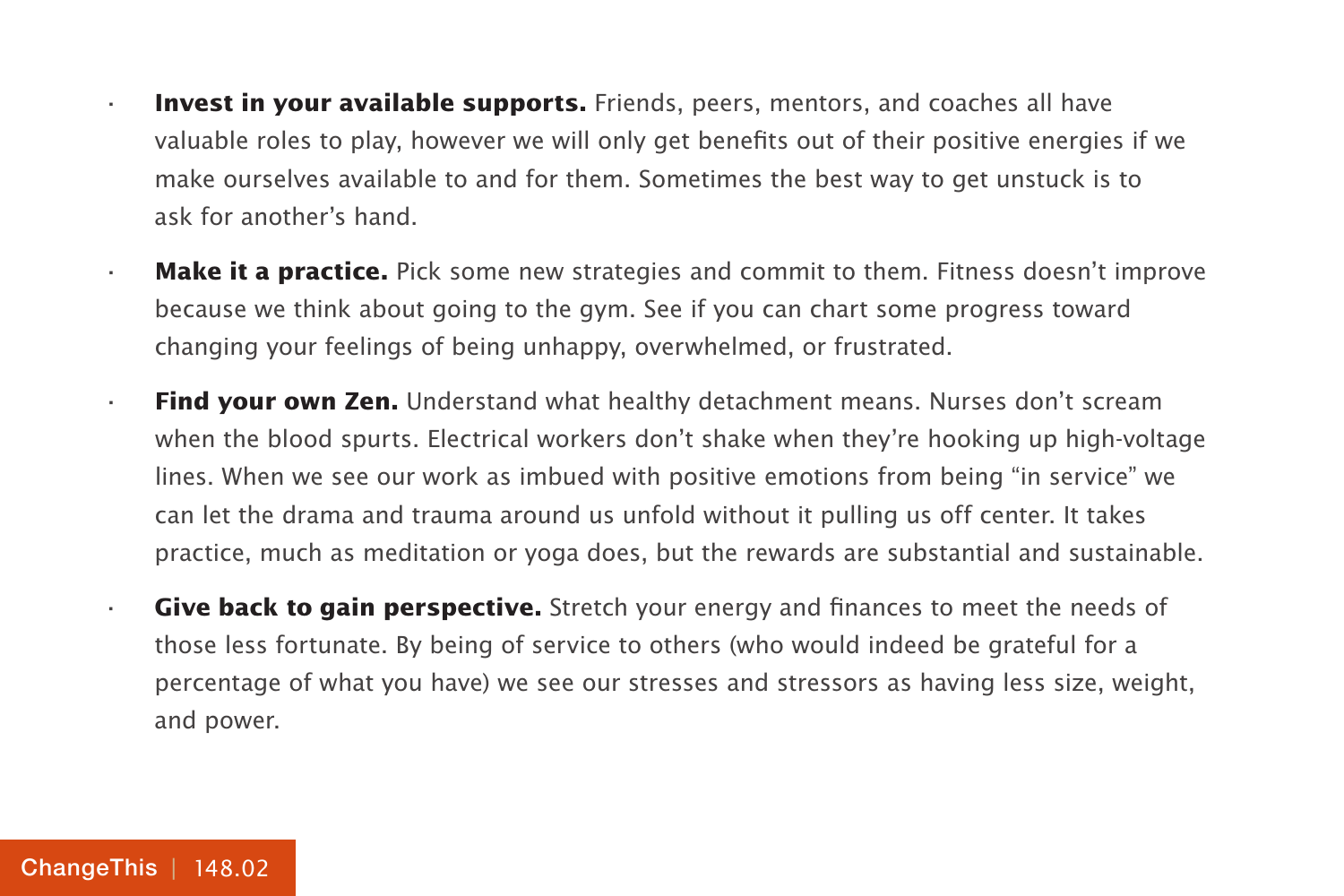- **Tap into soul and spirit.** Where, when, and how do you tap into the deeper mysteries of being alive right now on this incredible planet? In what ways do you allow yourself to get out of your temporary pity party and celebrate the connection to the universal themes of light, life, and love?
- **· Change is possible.** Is what you're doing the best match for your awesome potential at this time? If not, can you think about how you might investigate a new short or long-term direction to increase your meaning, fulfillment, and satisfaction?

In terms of having a better experience day-by-day, minute-by-minute, we must ease out of the "too busy" mindset into one that increases awareness, sees options, practices new patterns, and over time allows us to live well.

By having a toolbox of skills to enhance our resiliency, not only will we have a better experience, we will be a source of positive energy to those around us. Then, perhaps more of us will be able to sing along with the song lyrics that advise us to **"ride with the tide and go with the flow." It sure beats feeling like we're drowning most of the time.**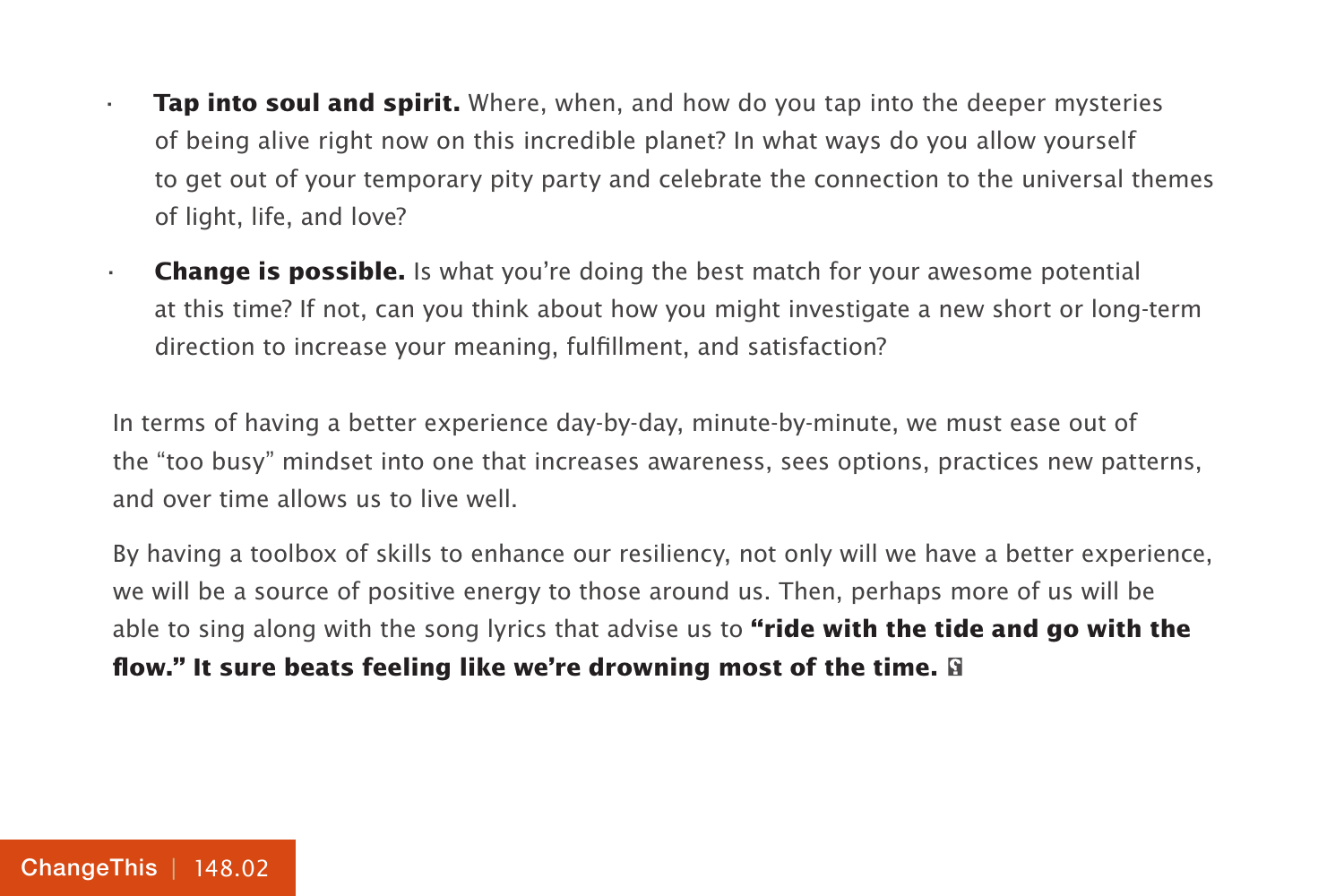

**BUY THE BOOK** | Get more details or buy a copy of [Balanced Effectiveness](https://800ceoread.com/products/balanced-effectiveness-at-work-flip-brown-english) [at Work](https://800ceoread.com/products/balanced-effectiveness-at-work-flip-brown-english).

**ABOUT THE AUTHOR** | Flip Brown is the owner and founder of Business Culture Consultants in Burlington, Vermont. He helps people find more meaning and fulfillment at work. He has a background in business, psychology, organic gardening, and rock 'n' roll. He loves his job.

- **→ SEND THIS** | [Pass along a copy](http://www.changethis.com/148.02.TooBusy/email) of this manifesto to others.
- → **SUBSCRIBE** | [Sign up for e-news](http://changethis.com/page/show/e_mail_newsletter) to learn when our latest manifestos are available.

This document was created on December 21, 2016 and is based on the best information available at that time. The copyright of this work belongs to the author, who is solely responsible for the content. This work is licensed under the Creative Commons Attribution-NonCommercial-NoDerivs License. To view a copy of this license, visit [Creative Commons](http://creativecommons.org/licenses/by-nc-nd/2.0/) or send a letter to Creative Commons, 559 Nathan Abbott Way, Stanford, California 94305, USA. Cover image from [Adobe Stock.](https://stock.adobe.com) You are given the unlimited right to print this manifesto and to distribute it electronically (via email, your website, or any other means). You can print out pages and put them in your favorite coffee shop's windows or your doctor's waiting room. You can transcribe the author's words onto the sidewalk, or you can hand out copies to everyone you meet. You may not alter this manifesto in any way, though, and you may not charge for it.